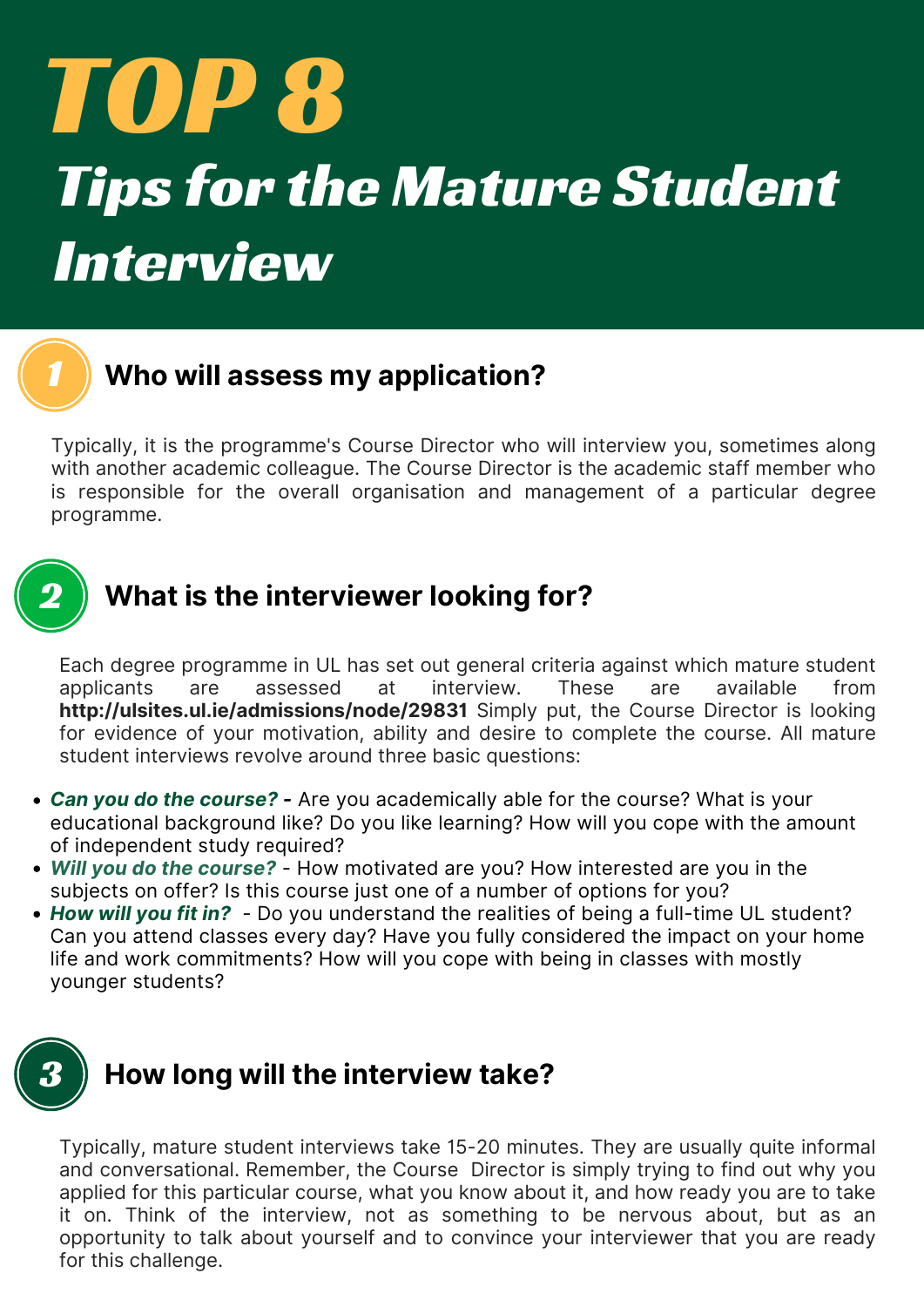

## 4 **How should I prepare for my interview?**

**The same way you would for any interview:**



While you do not need a full Leaving Certificate, your educational background is important for the reason that a Level 8 degree is a significant undertaking. What Course Directors are looking to assess from your educational (and/or work) background is "how close to the 'starting line' of the course are you?' In other words, have you engaged in formal learning recently or how far did you get in your formal education? The average Leaving Cert student coming straight out of school is already at the starting line i.e. is 'brain fit' and is ready to hit the ground running.

Think of a rugby player being chosen to start a game. If that player has not been training, or is only returning to playing after a long period of time, they may not be fit enough to last the pace of a full rugby game. A degree programme in UL takes four years to complete. The Course Director has your best interests in mind and wants to be sure that you are close enough to that starting line to be able to cope with the demands of a degree programme so that you can get to the end of it in four years' time.

- **Research the course** Does your course offer different study options? You may be asked what your preference is in an interview - have some idea of what these options are but you don't need to have made a decision on it at this stage. Do you know when your course goes on cooperative education or teaching or clinical practice? Do you know what graduates of that course typically go on to do?(Hint: visit this page: **http:www3.ul.ie/careers/yourdegree/**)
- **Review your application** You may have applied for more than one course on your CAO form and might have been unsure at the time how much information to include. Information which you may have left out could come up in the course of the interview conversation. It can be useful therefore to bring other documentation or samples of your work (if relevant) with you.
- **Reflect** Think about what you would like to say about yourself, or what else you would like people to know about you, which may not be evident from your CAO application. Ensure that you get the opportunity to say everything that may be relevant.
- **Ask questions** If you have any questions about the course, the mature student interview is an ideal opportunity to ask these, so have your questions ready.

It's great to say that you want to study a particular subject for four years because you love it, but it is good to have some idea as to how this degree course will benefit your life. Will it enhance your career? Are you doing it for personal fulfillment? Do you want to get a job at the end of the four years? Course Directors may be interested to know where you think this course is going to take you.

# 6 **Do I need to know what I am going to do with my degree?**